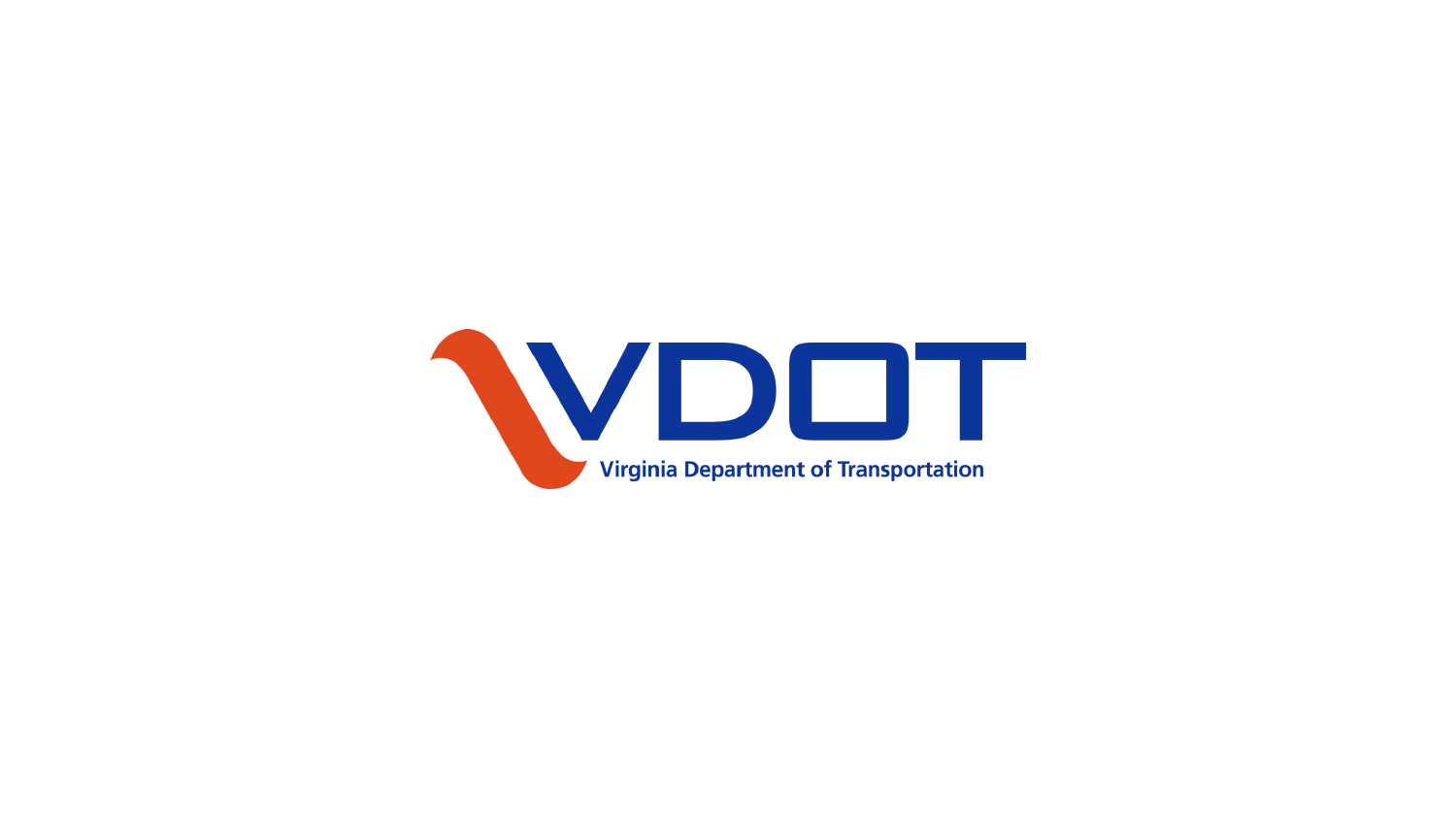## **Economic Development Access Policy Discussion**

**Proposed Policy: Maximum allocation to a locality within any one fiscal year would be \$850,000 with \$700,000 unmatched and \$150,000 matched dollar for dollar.**

• **How will increase of proposed maximum impact those non-distressed localities which might request the maximum?**

**Proposed Policy: Reduced the Capital Investment Requirement from 5X to 4X/3X for distressed and double-distressed localities.**

• **How will proposed reduction of Capital Investments Requirements impact distressed localities?**

**Proposed Policy: Provide Credit for Capital Investments for "retained" employees (\$1,000 per employee) for existing expanding facilities.**

• **How is retained employees determined/Need for Policy?**

**•**<br>•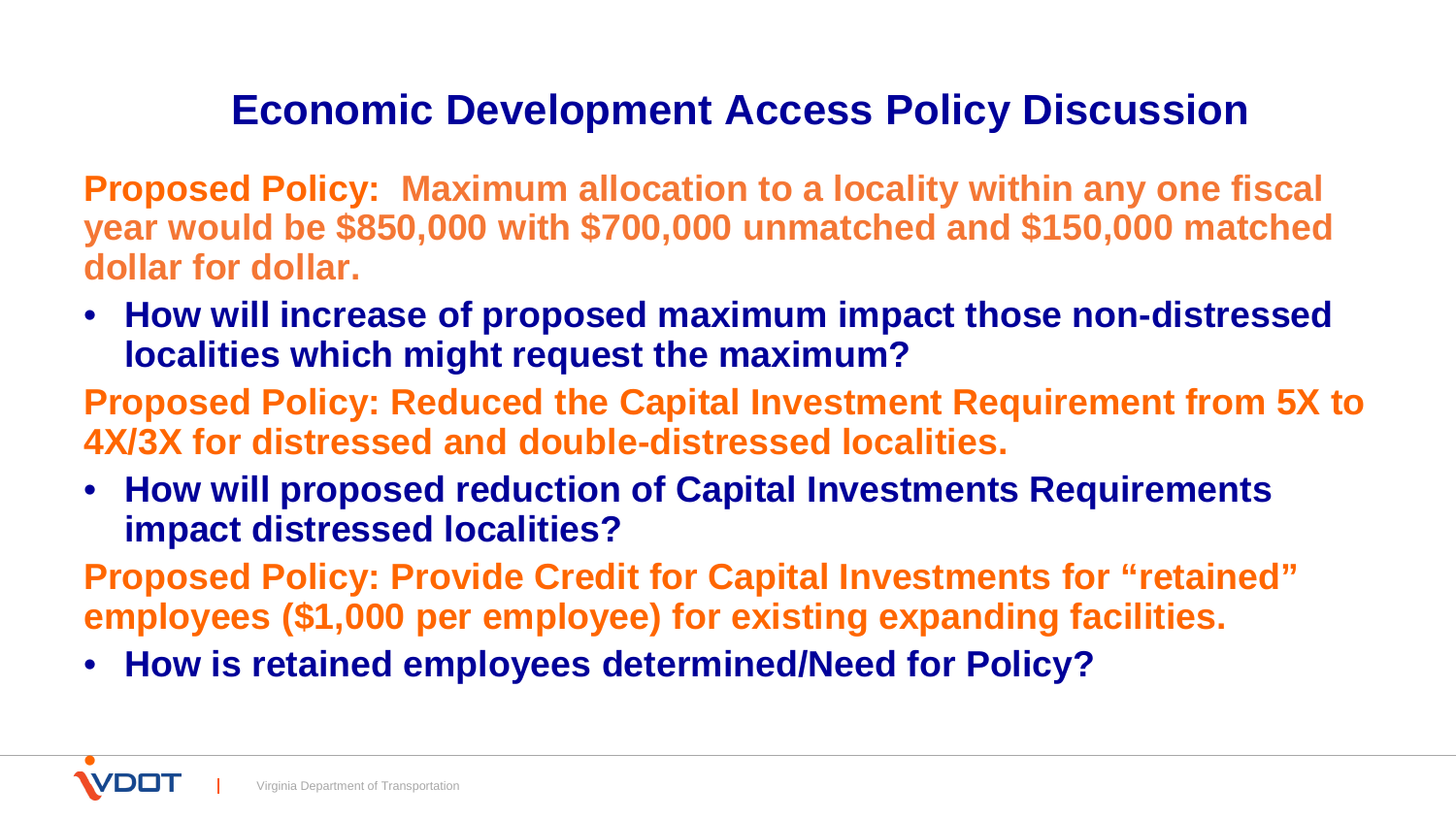## **How will increasing the max. allocation affect project in Non-Distressed localities?**

- **The proposed policy is to increase the maximum allocation available from \$650,000 to \$850,000.**
- **Since 2017, there have been five EDA (regular) Projects completed in Non-Distressed localities.** 
	- **Four of these projects submitted sufficient capital investment documentation that would have exceeded the capital investment requirement for the newly proposed maximum allocation of \$850,000**
	- **One of these projects submitted capital investment documentation until the minimum capital investment requirement was met**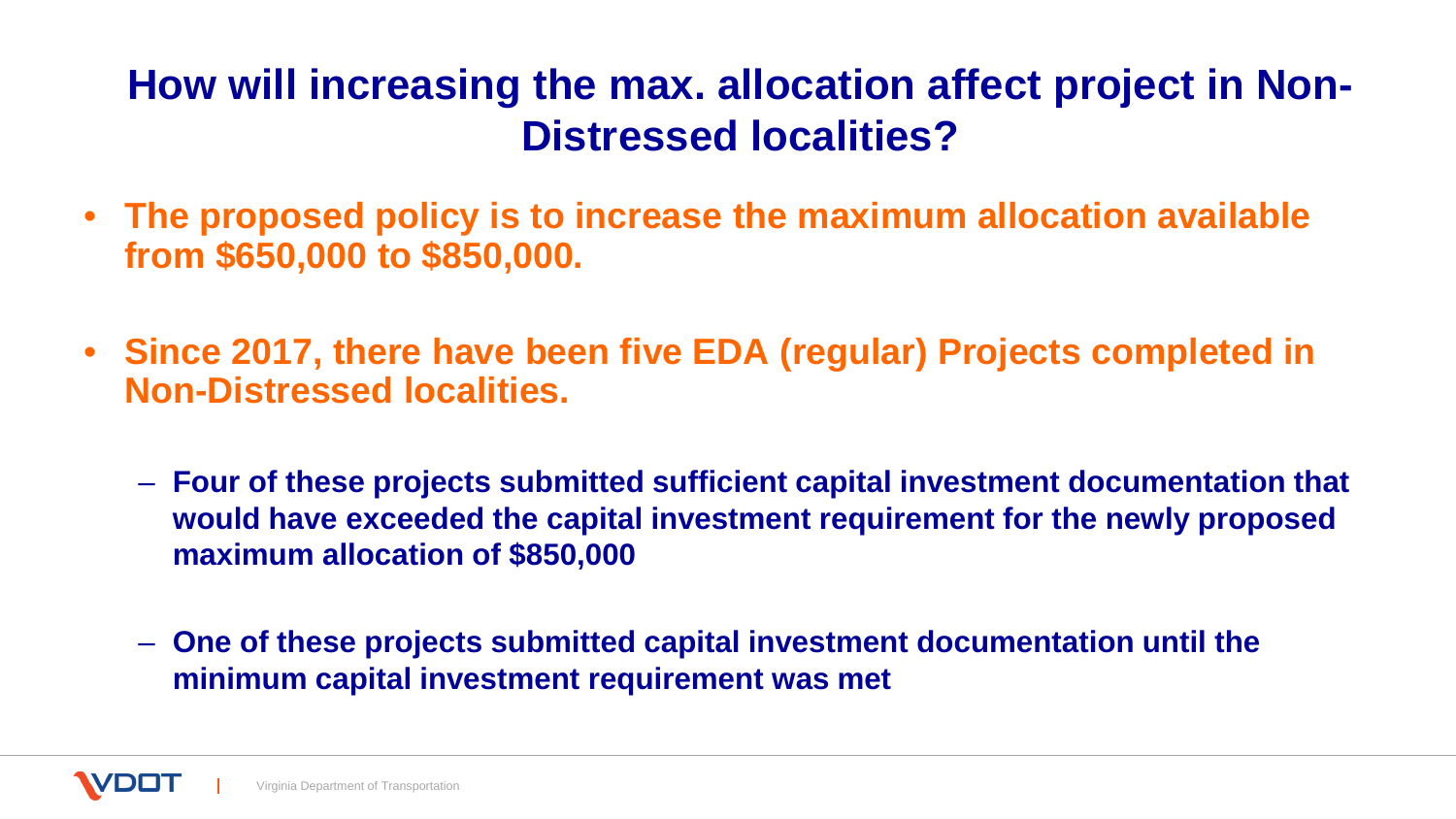## **What impact would the new Capital Investment Requirement have on Distressed localities that have paid back funds to VDOT?**

- **The proposed Policy is to base the amount of capital investment documentation needed from a locality on the locality's level of distress**
- **Over the last 15 years, Six localities have paid back funds to VDOT for EDA projects in which the locality did not have sufficient capital investment documentation**
	- **Of these six localities, only two localities had EDA projects where capital investment documentation was submitted for approval**
	- **Under the proposed new EDA Policy, the capital investment documentation submitted by these localities would have been sufficient to meet the EDA Program requirements**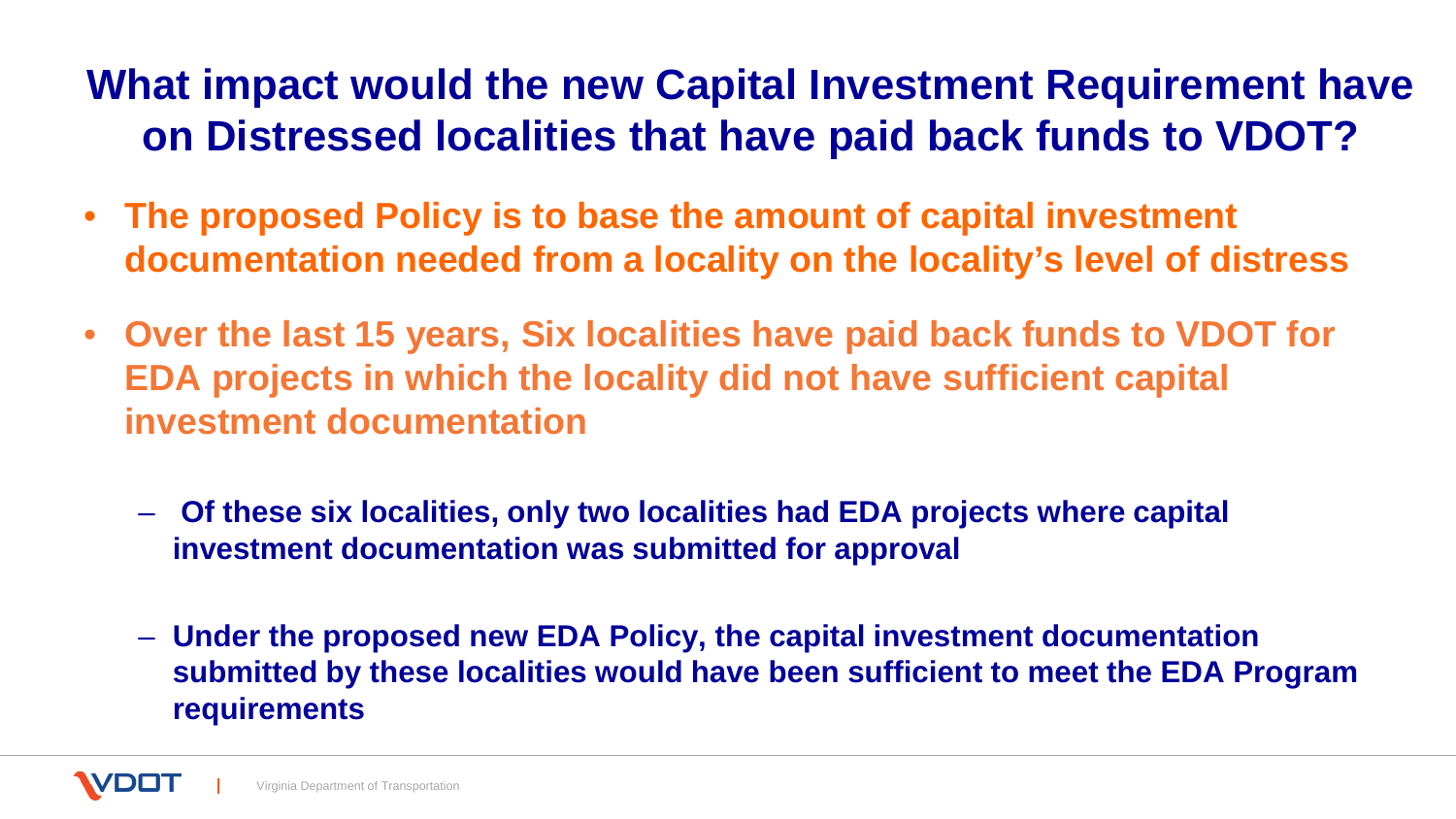## **Provide Capital Investment Credit for Jobs Created & Retained**

- **The proposed Policy is to provide a capital investment credit for each new full time job created and each full time job retained**
	- **Modeled on Illinois/Ohio Programs**
	- **If a business is relocating or expanding within the State, all jobs not considered "new jobs" would be considered "retained jobs"**
- **There have been two EDA Projects where a business has expanded within the State since 2017**
- **Due to Lack of need, recommend removing proposal and continue evaluation for potential future inclusion**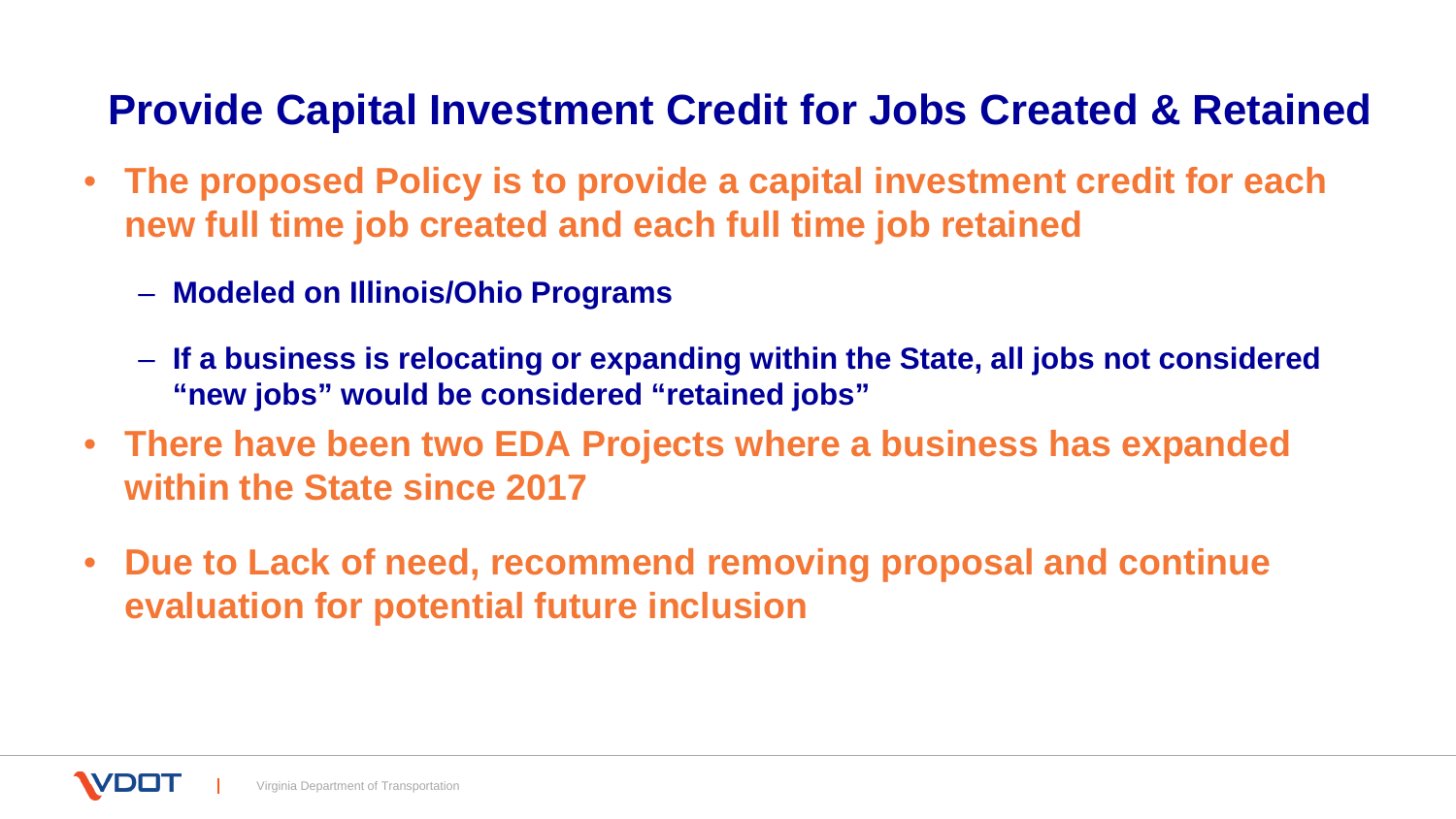

**Policy Resolution to Board for Approval**

**Continue Coordination with VEDP to define roles / responsibilities**

**Develop new Guidelines which must go through Town Hall for Public Comment**